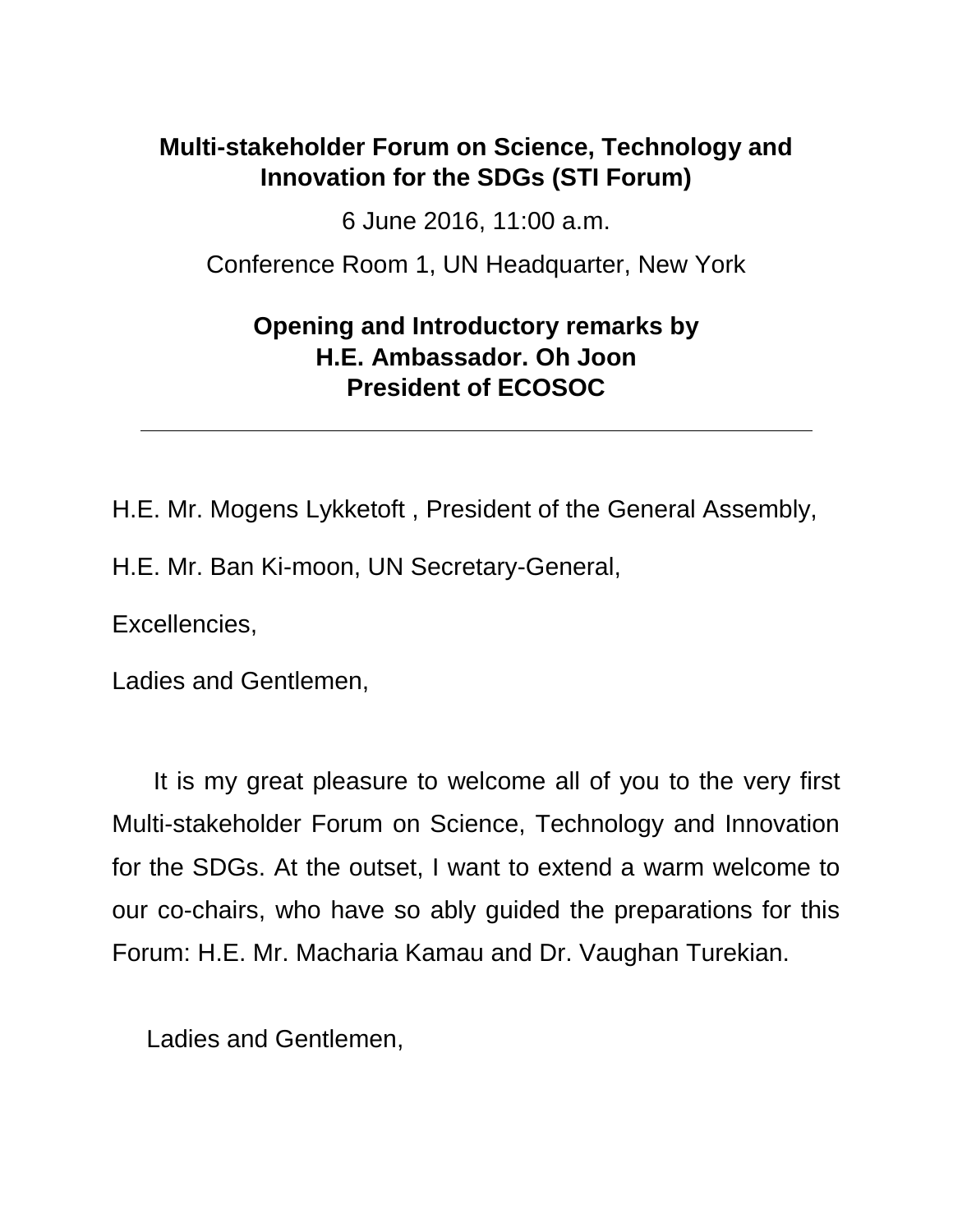Technology has greatly shaped our society and is a central mean for advancing all of the SDGs. This is illustrated by the goals and targets themselves. Among 169 SDG targets, about 50 targets either explicitly refer to technology or relate to major technology issues.

 Technology policies are needed to benefit humanity, through ensuring that more people move out of poverty in all countries. Technology cooperation has the power to bridge divides across national borders and across social groups. This is why we launched Technology Facilitation Mechanism (TFM) and STI Forum.

Ladies and Gentlemen,

 Last year, world leaders came together and decided to take joint action to leverage technology for better and sustainable life for all. The establishment of the UN Technology Facilitation Mechanism (TFM) is of historic significance. It is foreseen as a key instrument for the 2030 Agenda and the Addis Ababa Action Agenda as well as Paris Agreement.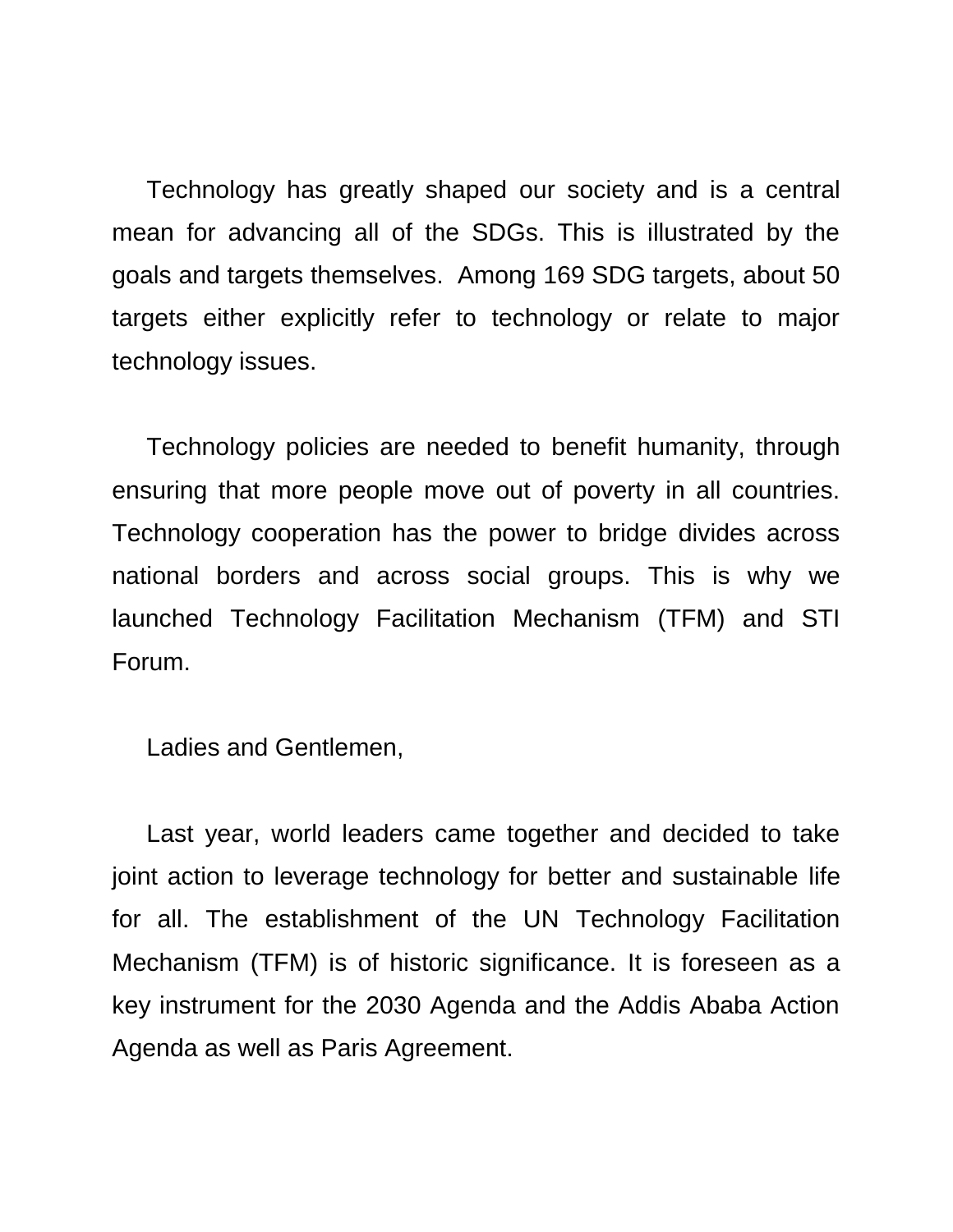STI forum is one component of this new instrument. It is intended as a space for constructive collaboration among Member States, entrepreneurs, scientists, creators and innovators across the world, to discuss science, technology and innovation cooperation for the implementation of the SDGs.

 The objectives of this Forum are to identify and examine technology needs and gaps, including with regard to scientific cooperation, innovation and capacity building, and also to help facilitate development, transfer and dissemination of relevant technologies for the SDGs.

 This is a vast agenda. I would like to underline some of the objectives that the Forum could address this year and in the future.

 First, the Forum can help us identify practical means and solutions to foster science, technology and innovation in all countries. In doing this, it is important that the Forum considers various sources of knowledge, including indigenous knowledge.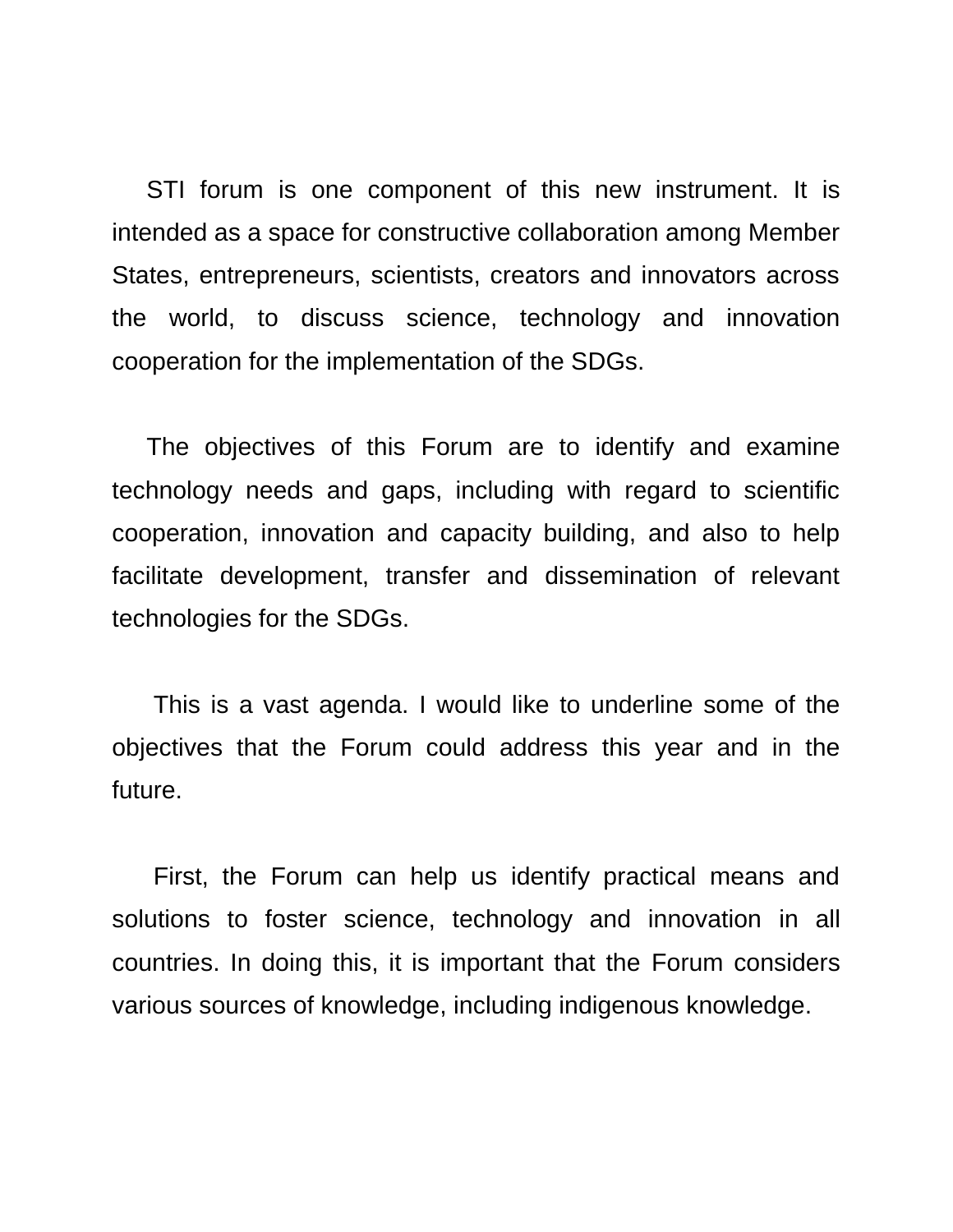Second, the Forum provides an opportunity to strengthen the dialogue between stakeholders and promote the sharing of ideas, and success stories on STI for the SDGs, as well as to suggest new initiatives and partnerships.

Third, the Forum can facilitate exchanges on STI solutions.

 For this to work, the Forum has to be really interactive. It has to secure the participation of experts, technology users, policymakers, all relevant stakeholder groups as well as change agents. In particular, the youth, who represent the next generation of scientists and innovators, should be involved

Ladies and Gentlemen,

 In closing, I would like to draw your attention to the role of the Forum in the broader picture of the follow-up and review of the 2030 Agenda for sustainable development.

 Our discussions here during these two days will be summarized by the Co-chairs of the Forum, and this summary will feed into the High-level Political Forum on Sustainable Development, which will be held in New York from 11 to 20 July.